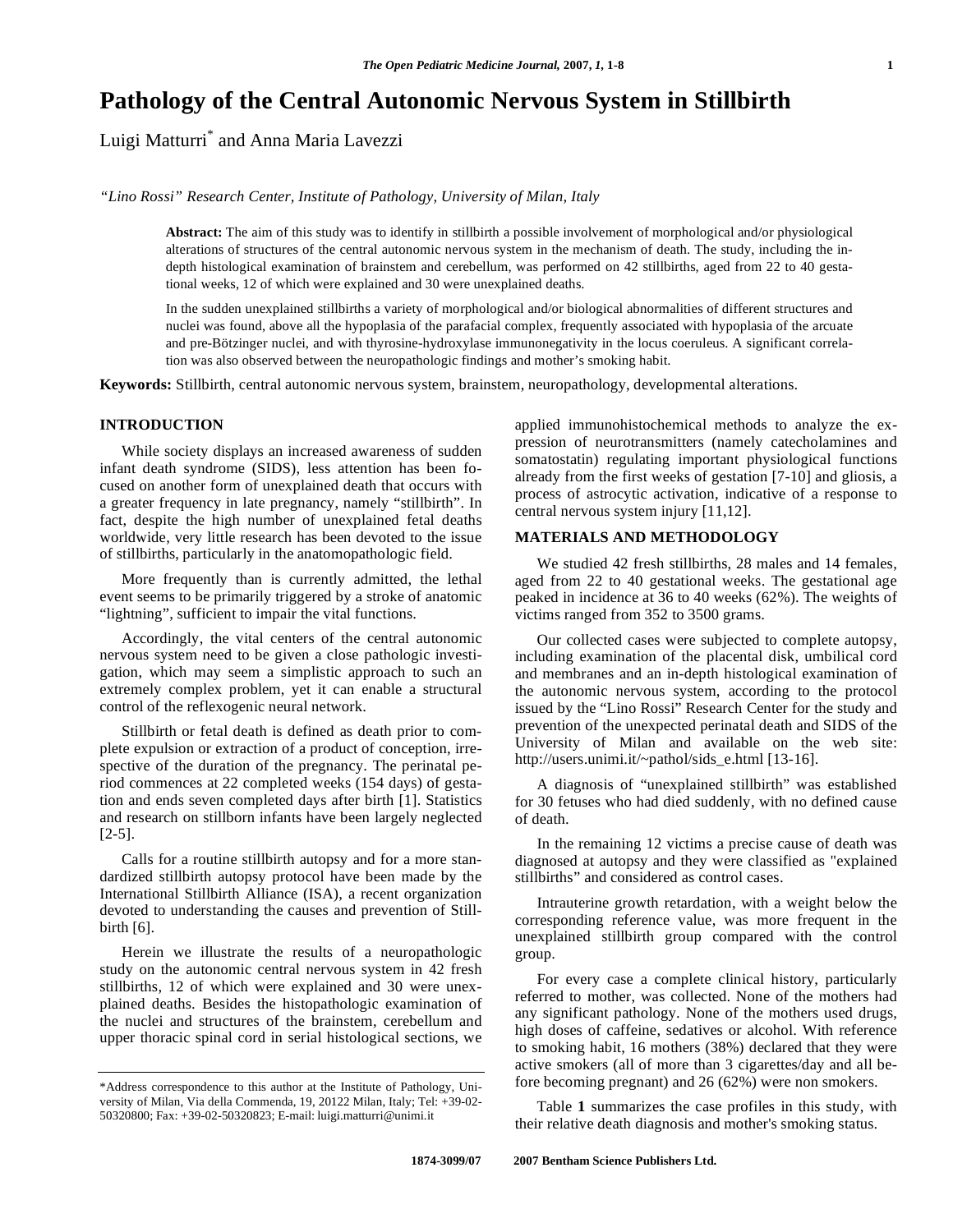| Table 1. | <b>Case Profiles of the Study</b> |  |  |
|----------|-----------------------------------|--|--|
|----------|-----------------------------------|--|--|

|                                     | <b>Sex</b>       |       | <b>Gestational Weeks</b> |                | Weight $(g)$ |                | <b>SGA</b>       | <b>Maternal Smoking Habit</b> |                    |
|-------------------------------------|------------------|-------|--------------------------|----------------|--------------|----------------|------------------|-------------------------------|--------------------|
| <b>Death Diagnosis</b>              | M                |       | Range                    | $Mean \pm DS$  | Range        | $Mean \pm DS$  |                  | $\mathbf{n}(\%)$              |                    |
|                                     | $\mathbf{n}(\%)$ |       |                          |                |              |                | $\mathbf{n}(\%)$ | <b>Smokers</b>                | <b>Non Smokers</b> |
| unexplained stillbirth ( $n = 30$ ) | 13(31)           | 7(40) | $25-40$                  | $34.5 \pm 5.2$ | 830-3930     | $2100\pm99$    | 26(62)           | 15(36)                        | 15(36)             |
| explained stillbirth* $(n = 12)$    | 7 (17)           | 5(12) | $22 - 40$                | $33.4 \pm 5.3$ | 352-3940     | $2550 \pm 128$ | 4(9)             | 2(5)                          | 10(24)             |

\*The death causes were: placental pathologies (4 cases); congenital heart diseases: dilated cardiomyopathy (1 case), Ebstein's anomaly (2 cases); pneumonia (1 case); severe renal dysplasia (1 case); septicemia (1 case); Down's syndrome (1 case); Potter's syndrome (1 case). SGA = small for gestational age.

 Multiple samples of all organs were fixed in 10% phosphate-buffered formalin, processed and embedded in paraffin. Sections of 4 μm were stained with hematoxylin-eosin and Heidenhaim-azan.

 Target of this study was the in-depth histological examination of the central autonomic nervous system. The vital centers, where afferents from peripheral receptors converge on neural circuits processing the efferent reflexogenic responses, are located in the brainstem, linked with the cerebellum and the sympathetic intermediolateral nucleus in the thoracic (T1-T5) cord.

 After fixation in 10% phosphate-buffered formalin, the brainstem, cerebellum and upper spinal cord were processed and embedded in paraffin [12-14]. Transverse serial sections were made at intervals of 30 μm. For each level, twelve 5 μm sections were obtained, two of which were routinely stained for histological examination using alternately hematoxylin-eosin and Klüver-Barrera stains. Three additional sections at each level were subjected to immunohistochemistry for the study of a) the neurotransmitter somatostatin; b) tyrosine-hydroxylase (TH), an enzyme involved in catecholamine (adrenalin, noradrenalin and dopamine) synthesis and c) gliosis. The remaining sections were saved and stained as deemed necessary for further investigations.

 As regards the brainstem, identification in serial sections and analysis were made of the main nuclei, namely the locus coeruleus and the parabrachial/Kölliker-Fuse complex in the pons and mesencephalon, the hypoglossus, the dorsal motor vagal, the tractus solitarius, the ambiguus, the pre-Bötzinger, the inferior olivary and the arcuate nuclei in the medulla oblongata. In the upper thoracic spinal cord the intermediolateral nucleus was examined. Fig. (**1**) shows a diagram of histological sections of the brainstem indicating the localization of the main nuclei and structures examined.

 As regards the cerebellum, the cortex layers (external granular layer, molecular layer, Purkinje cell layer and internal granular layer) and the medullary deep nuclei (the dentate nucleus, the fastigial nucleus, the globose nucleus and the emboliform nucleus) were outlined and analyzed.

 Particular care was also paid to the lung examination, especially to the stage of development, evaluated on the basis of the macroscopic criterion used at autopsy, namely the correlation between lung weight and body weight (LW/BW), and of the microscopic criteria, namely the presence of cartilaginous bronchi up to the distal peripheral level and the radial alveolar count (RAC). Assessment of this parameter involves examining at least 10 fields for each case (with a

40x lens) in order to estimate the number of alveoli transected by a perpendicular line drawn from the center of the most peripheral bronchiole (recognizable by not being completely covered by epithelium) to the pleura or the nearest interlobular septum. To carry out this examination, we used samples of fetal lung sectioned parallel to the frontal plane and passing through the hilus. The normal reference values for the last three months of gestation correspond to  $\geq 0.022$ for LW/BW and range from 2.2 to 4.4 [17] for the RAC.

### **Immunohistochemical Methods**

 In order to analyze the immunoexpression of somatostatin and tyrosine-hydroxylase and to reveal the presence of reactive astrocytes by the glial fibrillary acidic protein (GFAP) method, we used specific primary antibodies after the application of the avidin-biotin-peroxidase technique, in conformity with conventional immunohistochemical procedures.

 A detailed description of the immunohistochemical methods, including the immunopositivity evaluation, applied in this study is available in our previous works [9,10,18].

## **Morphometric Evaluation**

 The morphologic examination of the central autonomic nervous system was supplemented by the morphometric analysis of the main brainstem nuclei, performed with an image analyzer. The following parameters were evaluated and indicated as mean values and standard deviation: nucleus area (expressed in mm<sup>2</sup>), neuronal density (expressed as number of neurons per  $mm<sup>2</sup>$ ) and neuronal size (cell body area, expressed in  $\mu$ m<sup>2</sup>). The in-depth description of the methodology and of the related results can be found in our previous works [10,19,20].

#### **Statistical Analysis**

 The statistical significance of direct comparison between the two groups (late unexplained and explained stillbirths) of victims was determined using analysis of variance (ANOVA). The associations between maternal cigarette smoking habit, sudden intrauterine death, and the neuropathological findings were determined using Fisher's exact test. The selected threshold level for statistical significance was  $p < 0.05$ .

#### **RESULTS**

 The histological and immunohistochemical examinations of the brainstem, cerebellum and spinal cord showed frequent morphological and/or biological alterations of various structures and nuclei (Table **2**).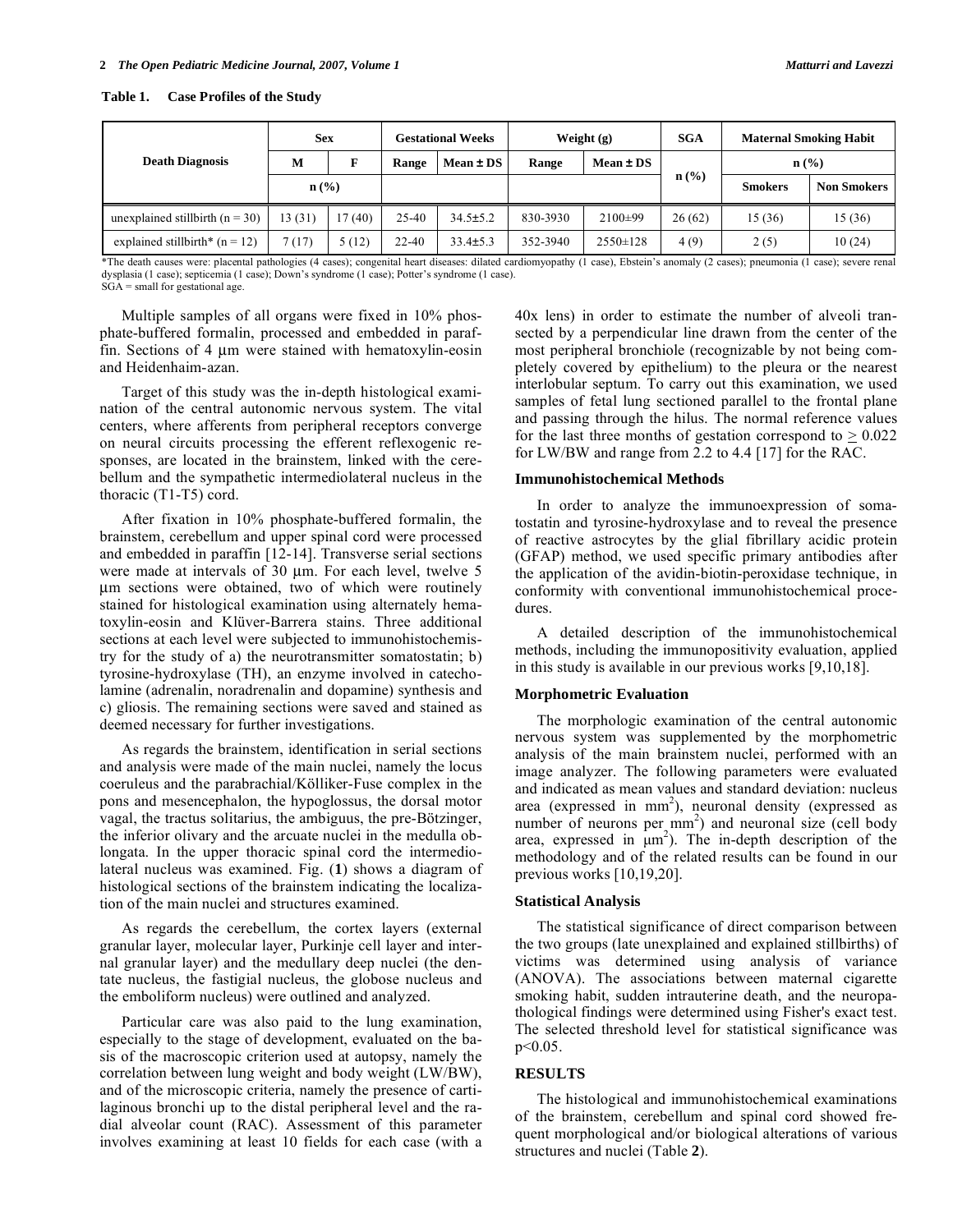

**Fig. (1).** Diagram of the main histological sections obtained from the brainstem for the anatomo-pathologic examination.

**Table 2. Distribution of the Neuropathological Findings in 42 Stillbirths** 

|                                  | Unexplained Stillbirth $n$ $(\% )$ | <b>Explained Stillbirth n (%)</b> |
|----------------------------------|------------------------------------|-----------------------------------|
| <b>BRAINSTEM</b>                 |                                    |                                   |
| <b>Morphological Alterations</b> |                                    |                                   |
| PFc hypoplasia                   | $21(70)$ **                        |                                   |
| ArcN hypoplasia                  | $17(40)$ **                        | 2(5)                              |
| pBN hypoplasia                   | $13(31)$ **                        |                                   |
| PB/KFc hypoplasia                | $8(19)*$                           | $\overline{\phantom{0}}$          |
| <b>Functional Alterations</b>    |                                    |                                   |
| SS neg. in HypoglN               | 9(21)                              | 2(5)                              |
| TH neg. in LC                    | $15(36)*$                          | 1(2)                              |
| Brainstem gliosis                | 8(19)                              | 2(5)                              |
| <b>CEREBELLUM</b>                |                                    |                                   |
| <b>Morphological Alterations</b> |                                    |                                   |
| Cortex immaturity                | 10(24)                             | $\overline{\phantom{a}}$          |
| <b>Functional Alterations</b>    |                                    |                                   |
| SS neg. in cortex                | 8(19)                              | ٠                                 |
| DN gliosis                       | 8(19)                              | 2(5)                              |

ArcN = arcuate nucleus; DN = dentate nucleus; HypoglN = hypoglossus nucleus; LC = locus coeruleus; pBN = pre-Bötzinger nucleus; PB/KFc = parabrachial/ Kölliker-Fuse complex; PFc = parafacial complex; SS = somatostatin; TH = thyrosine-hydroxylase. \*\*P< 0.01 vs explained stillbirths - \*P<0.05 *vs* explained stillbirths.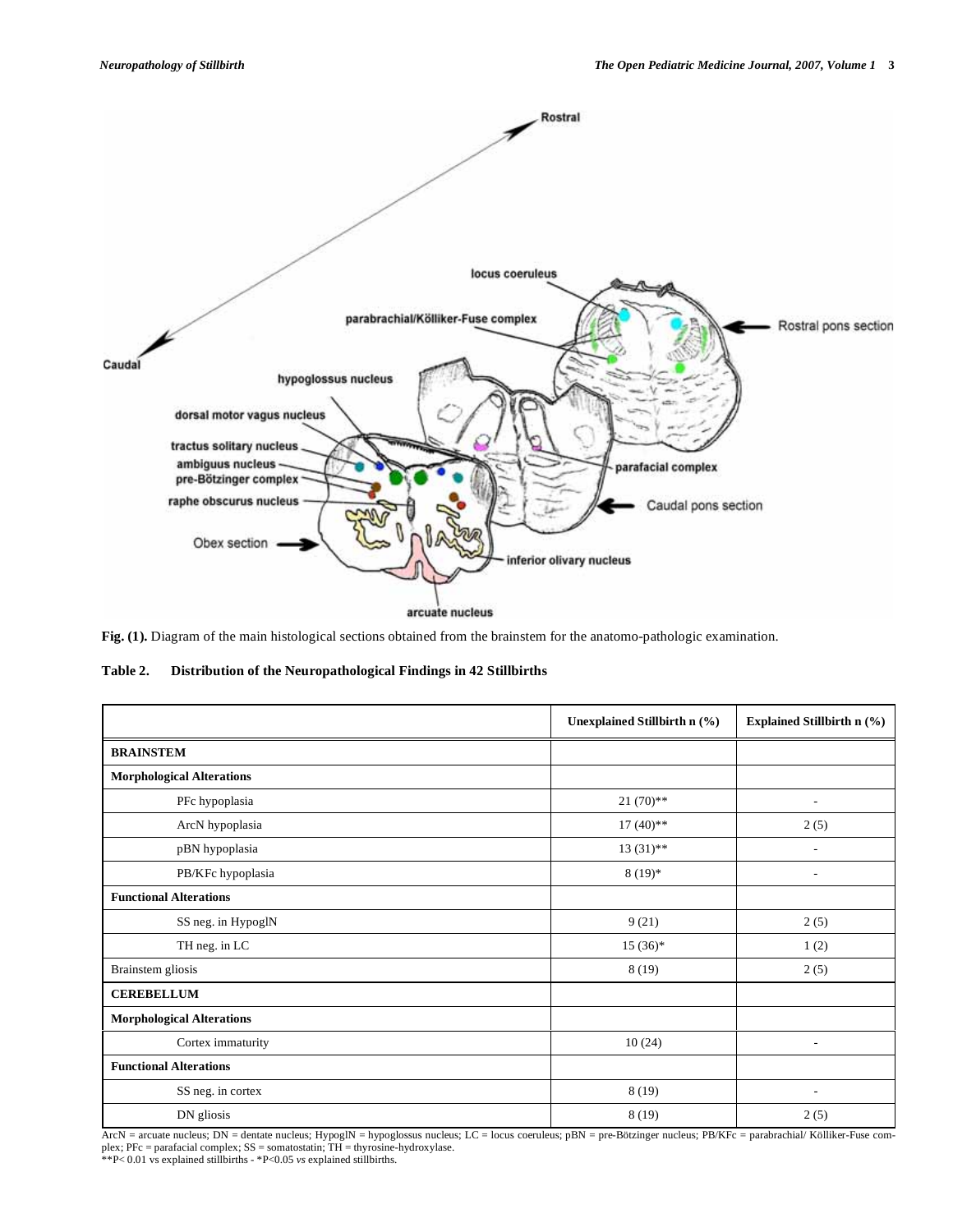#### **Morphological Alterations**

#### *Brainstem*

 Developmental alterations of the arcuate nucleus emerged in 17 of the 30 sudden death victims and in 2 of the 12 stillbirths who had died of known causes. Different degrees of hypoplasia of the arcuate nucleus were observed: bilateral hypoplasia in 6 cases (Fig. **2**), partial hypoplasia, generally confined to the inferior two third, in 7 cases, unilateral hypoplasia in 2 cases and complete agenesis in 2 cases.

 Hypoplasia of the pre-Bötzinger nucleus, with a decreased number of neuronal bodies and/or dendritic fibers, was diagnosed in 13 victims belonging to the unexplained stillbirth group. Frequently, neuronal cell bodies of the hypoplasic pre-Bötzinger nucleus were small and lengthened with a flattened nucleus, compact chromatin and a poorly evident nucleolus (Fig. **3**).

## *Pons-Mesencephalon*

 In transverse sections of rostral pons and caudal mesencephalon of 8 unexplained stillbirth cases but no control cases, a few immature neurons were observed in both the medial and lateral parabrachial nuclei and in the Kölliker-Fuse area; altogether, these findings led to a diagnosis of hypoplasia of the parabrachial/Kölliker-Fuse complex (Fig. **4**). Besides, in caudal pontine sections of 21 victims of unexpected death, we found severe hypoplasia of the parafacial complex.

## *Cerebellum*

 At histological examination, the cerebellar cortex showed an immature structure, uniformly made up of small round cells without the usual four-layered shape, in 10 unexplained stillbirth cases, aged 35-40 gestational weeks, and in 2 subjects who died at 34 and 40 gestational weeks, respectively, due to placental pathologies.

#### **Functional Alterations**

## *Brainstem*

 We observed negative immunohistochemical expression of somatostatin (a neurotransmitter that usually shows diffuse expression in brainstem nuclei during fetal life) in the hypoglossus nucleus of 9 unexplained stillbirth victims and in 2 control cases, both of whom died at 34 gestational weeks.

# *Pons-Mesencephalon*

 We found a negative or low expression of tyrosinehydroxylase (TH) in the locus coeruleus, a well-known noradrenergic center involved in catecholamine synthesis, in 15 sudden unexplained deaths and in only 1 control case that died of severe chorioamnionitis.

#### *Cerebellum*

 There was immunonegativity for somatostatin, that is usually widespread in all the cortex layers in prenatal life, in the Purkinje cells of 8 unexplained stillbirth victims.

 A diffuse gliosis was identified by the GFAP method in the brainstem and cerebellum of 8 sudden fetal death victims and in 2 subjects of the control group. In particular, a significant higher number of reactive astrocytes was visible in these cases in the region of the tractus solitary nucleus and of the dentate nucleus.



**Fig. (2). A**) Bilateral hypoplasia of the arcuate nucleus in a case of sudden intrauterine unexplained death at 34 gestational weeks, compared with a normal arcuate nucleus, **B**) in a fetus died at the same gestational week. Klüver-Barrera stain; Magnification: 25x. *ArcN: arcuate nucleus; OliN: inferior olivary nucleus; VMS: ventral medullary surface.*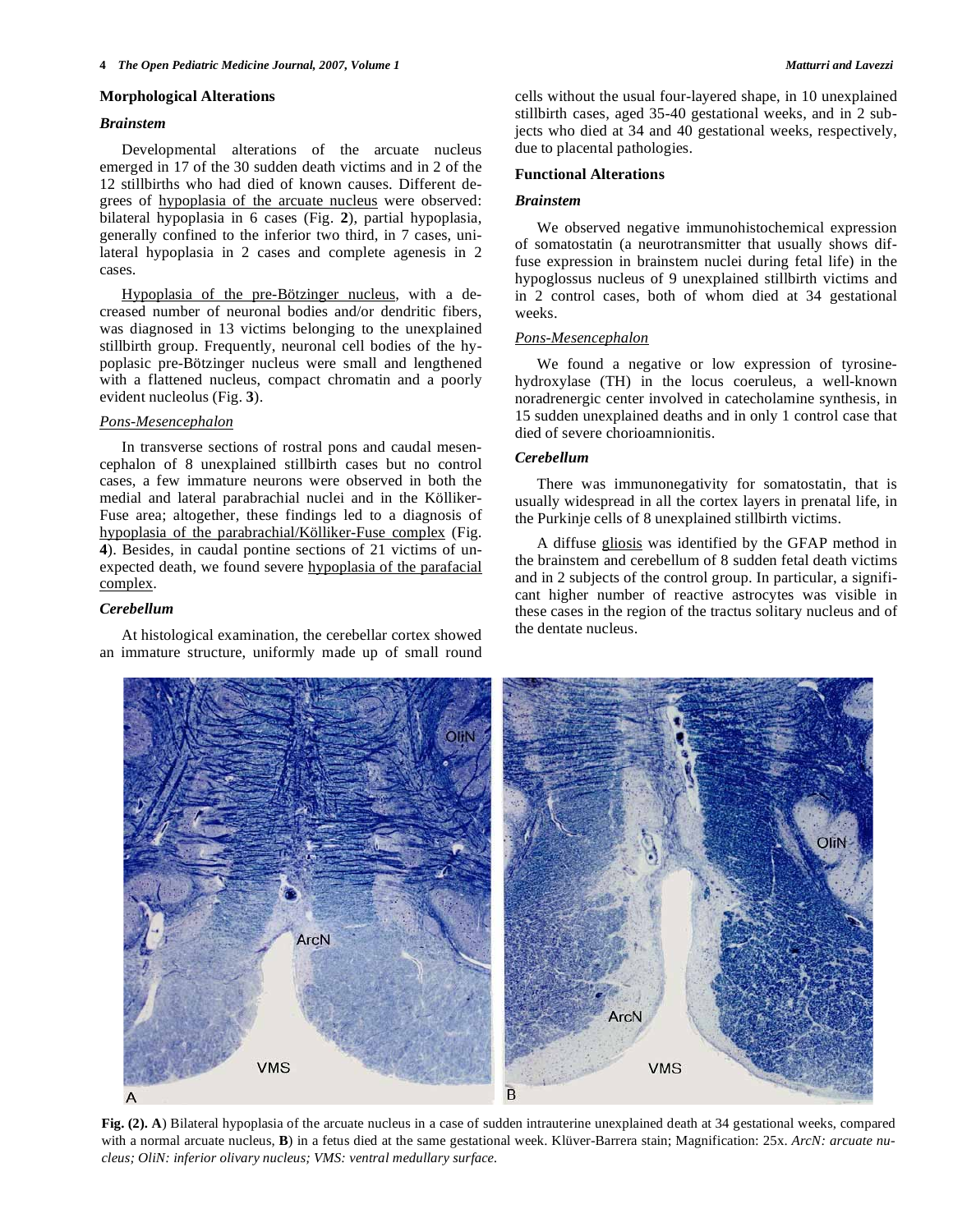

**Fig. (3).** In the upper image: Normal pre-Bötzinger complex configuration. In the image below: Hypoplasia of the pre-Bötzinger complex with flattened neuronal cell bodies in a case of sudden intrauterine unexplained death at 36 gestational weeks. Klüver-Barrera stain; Magnification: 40x.

 Histological and immunohistochemical examination of the sympathetic center in the intermediolateral column of the T3-T4 spinal cord, disclosed no morphological and/or functional anomalies.

 Frequently, two or more alterations were observable in the same case. In the unexplained stillbirth victims there was a high statistically significant association of hypoplasia of the parafacial complex with hypoplasia of the arcuate nucleus and of the pre-Bötzinger nucleus as well as of decreased TH synthesis in the locus coeruleus (p<0.01).

 Finally, we correlated the two stillbirth groups and the neurodevelopmental defects of the central autonomic nervous system with the mother's smoking habit. We observed a significant correlation between maternal smoking and the following parameters: unexplained stillbirth, hypoplasia of the parafacial complex, hypoplasia of the arcuate nucleus, hypoplasia of the pre-Bötzinger nucleus, hypoplasia of the parabrachial/Kölliker-Fuse complex, and TH negativity in the locus coeruleus (Table **3**).

 Histological examination of the other organ samples did not reveal pathologic processes in the unexplained death group.

 Bilateral pulmonary hypoplasia was identified in 11 cases (26%), characterized by a decreased volume and/or weight of the lungs, altered lung development indices, with a LW/BW value below 0.022, a RAC index below 2.2 and the presence of cartilaginous bronchi up to the distal peripheral level. In 4 cases, lung hypoplasia was associated with hypoplasia of the parafacial complex and of the arcuate nucleus and parabrachial/Kölliker-Fuse complex and in 2 cases only with hypoplasia of the arcuate nucleus and of the pre-Bötzinger nucleus.



**Fig. (4).** In the upper image: Normal Kölliker-Fuse complex configuration. In the image below: Hypoplasia of the Kölliker-Fuse complex with absence of the typical large neurons in a case of sudden intrauterine unexplained death at 40 gestational weeks. Klüver-Barrera stain; Magnification: 40x.

#### **DISCUSSION**

 The World Health Organization (WHO) estimates that 4.5 million stillbirths occur each year worldwide [1]. In the western world one in 100-200 pregnancies ends in fetal death; in addition, late unexplained stillbirth is the largest single cause of death. In some studies more than 60-80% of stillbirths are unexplained, mainly due to failure to carry out a complete, appropriate post-mortem investigation.

 The importance of a thorough autopsy, in cases of fresh stillbirth, to individuate the morphological substrate of death, has been stressed [2,21-24]. Nevertheless, the International Stillbirth Alliance (ISA) underlines that there is no standard method of performing autopsies and that guidelines for the neuropathologic investigation of stillbirth are needed [6].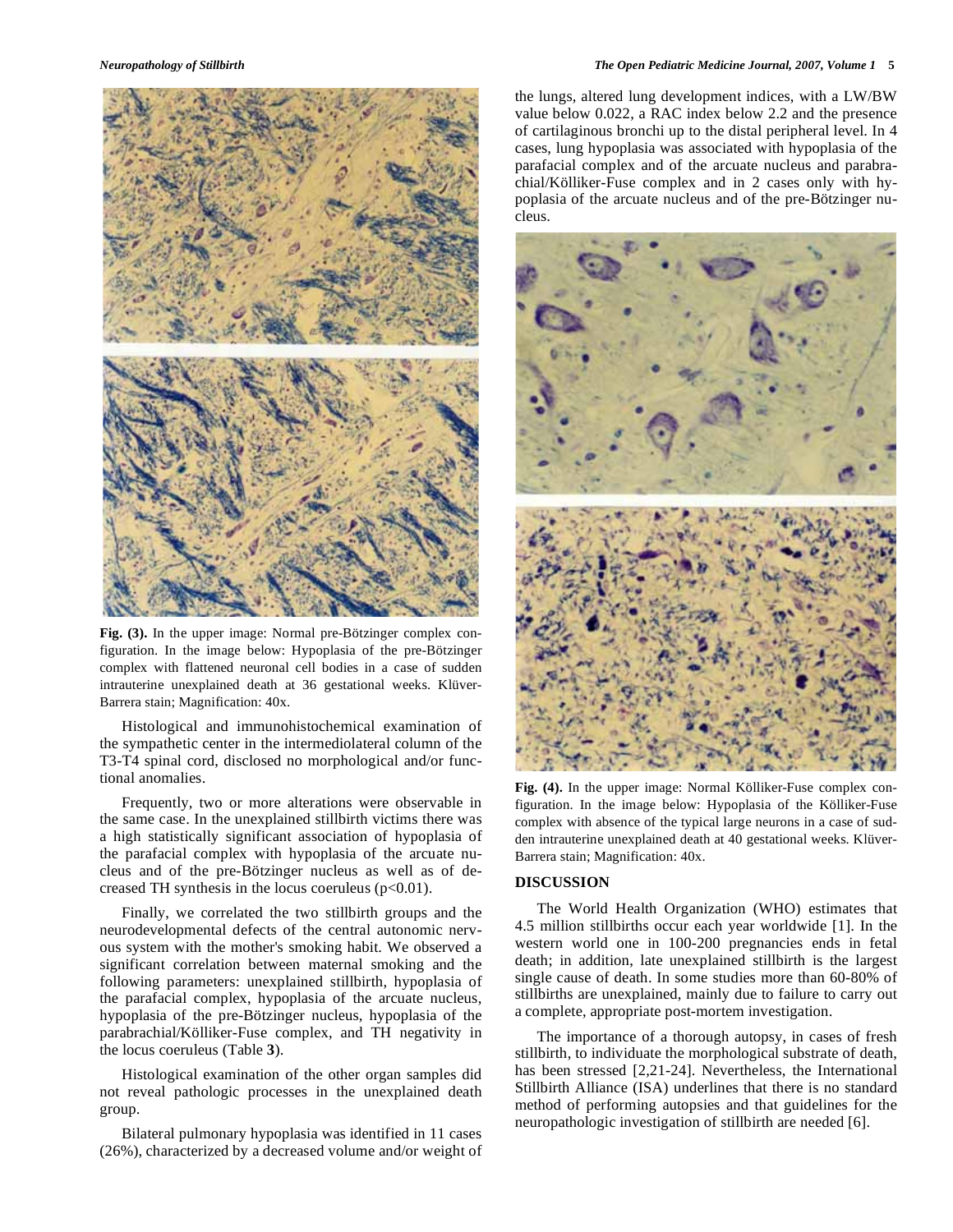| <b>Alterations of the Central</b><br><b>Autonomic Nervous System</b> | <b>Smoker Mothers</b>                             |                                                 | <b>Non-Smoker Mothers</b>                         |                                                            |  |
|----------------------------------------------------------------------|---------------------------------------------------|-------------------------------------------------|---------------------------------------------------|------------------------------------------------------------|--|
|                                                                      | <b>Unexplained Stillbirth</b><br>$\mathbf{n}(\%)$ | <b>Explained Stillbirth</b><br>$\mathbf{n}(\%)$ | <b>Unexplained Stillbirth</b><br>$\mathbf{n}(\%)$ | <b>Explained Stillbirth</b><br>$n\left(\frac{0}{0}\right)$ |  |
| ArcN hypoplasia                                                      | $15(36)$ **                                       | 1(2)                                            | 2(5)                                              | 1(2)                                                       |  |
| pBN hypoplasia                                                       | $10(24)$ **                                       | 1(2)                                            | 2(5)                                              |                                                            |  |
| PB/KFc hypoplasia                                                    | $5(12)*$                                          | 1(2)                                            | 1(2)                                              | 1(2)                                                       |  |
| PFc hypoplasia                                                       | $18(50)*$                                         | ۰                                               | 2(5)                                              | 1(2)                                                       |  |
| SS negativity in HypoglN                                             | 6(14)                                             | 2(5)                                            | 3(7)                                              | 1(2)                                                       |  |
| SS negativity in CC                                                  | 5(12)                                             | ٠                                               | 3(7)                                              | $\overline{\phantom{a}}$                                   |  |
| Brainstem gliosis                                                    | 8(19)                                             | 2(5)                                            | ۰                                                 |                                                            |  |
| TH negativity in LC                                                  | $14(33)$ **                                       | 1(2)                                            | 1(2)                                              | $\overline{\phantom{a}}$                                   |  |
| CC immaturity                                                        | 7(17)                                             | 2(5)                                            | 3(7)                                              | $\overline{\phantom{a}}$                                   |  |
| DN gliosis                                                           | 8(19)                                             | 2(5)                                            |                                                   |                                                            |  |

**Table 3. Distribution of Neuropathological Findings in Unexplained and Explained Stillbirths in Relation to Maternal Smoking Habit** 

 $ArcN =$  arcuate nucleus; CC = cerebellar cortex; DN = dentate nucleus; HypoglN = hypoglossus nucleus; LC = locus coeruleus; pBN = pre-Bötzinger nucleus; PB/KFc = parabrachial/ Kölliker-Fuse complex; PFc = parafacial complex; SS = somatostatin; TH = thyrosine-hydroxylase. Significance related to controls (explained stillbirths) are expressed for \*P < 0.05, \*\*P < 0.01.

 This situation should improve in Italy. In fact, the Lombardy Region has established the mandatory performance of an autopsy examination in all stillbirths after the 22<sup>nd</sup> week of gestation, on the basis of the recently approved Italian law [25].

 The present study on stillbirth was focused on the central autonomic nervous system, encompassing the brainstem, the cerebellum and the upper thoracic spinal cord, in 42 fresh stillbirths, 28 males and 14 females, aged from 22 to 40 gestational weeks. For 30 fetuses, 17 females and 13 males, with a mean gestational age of 35 weeks, a diagnosis of "unexplained stillbirth" was established. In the remaining 12 victims, 5 females and 7 males, with a mean age of 34 gestational weeks, a precise cause of death was instead diagnosed at autopsy ("explained stillbirth").

 We found, particularly in the unexplained stillbirth group, a variety of congenital abnormalities of the central autonomic nervous system. Among the morphological alterations, hypoplasia of the parafacial complex, the master generator of the respiratory rhythm in mammals, and hypoplasia of the arcuate nucleus, a chemoreceptorial component of the ventral medullary surface, were frequent. These alterations were detected respectively in 21 (70%) and in 17 (57%) of the 30 unexplained stillbirths.

 All the nuclei and structures that showed alterations in this study, are notoriously involved in respiratory control.

 In particular, the parafacial complex, the pre-Bötzinger nucleus and the parabrachial/Kölliker-Fuse complex, that have been well described in experimental studies [26-29] but only recently characterized in human brainstem [19,30], play an important role in breathing control. The parafacial and pre-Bötzinger nuclei are involved in generating the respiratory rhythm. In addition, the ponto-mesencephalic Kölliker-Fuse nucleus has a preeminent function during intrauterine life, inhibiting the response of central and peripheral chemoreceptors (which are already fully formed and potentially functional), and therefore any respiratory reflex. From birth, the inhibitory effects of this nucleus abruptly decline and it becomes active as a respiratory center able to coordinate the pulmonary motor responses to blood oscillations of  $pO_2$ ,  $pCO_2$  and  $pH$  [18,31,32].

 Even the cerebellar cortex is a putative neuronal region subserving ventilatory control, since the axons of the granule and Purkinje cells seem to have connections with dorsal and ventral medulla and with specific areas in the pons, classically implicated in respiratory control. Besides, the cerebellar cortex contributes to the control of the respiratory muscles that are involved in restoring blood pressure and breathing rhythm in hypoxic conditions [33,34].

 Likewise, the functional alterations observed in this study, consisting of the lack of synthesis of important neurotransmitters in specific nuclei and structures, namely noradrenalin in the locus coeruleus and somatostatin in the hypoglossus nucleus and cerebellar cortex, may interfere with the respiratory mechanism [9,10,33,34].

 Although a functional respiratory network is necessary for survival at birth, respiratory-like movements are detectable before birth not only in experimental animals [35,36] but also in humans [17,37]. Thus, an immature neuronal respiratory network is usually active at low frequency in prenatal stages, shortly after the onset of fetal movements. Consequently, the observed morpho-functional alterations of the central autonomic nervous system could determine defects of this occasional respiratory activity in prenatal life. This is borne out by the frequent finding of lung hypoplasia in sudden stillbirth.

 Nevertheless, these alterations would not be sufficient to justify fetal death. One possibility is that the neurons of the structures involved not only participate in respiratory modulation but, more extensively, are essential to the control of all vital functions.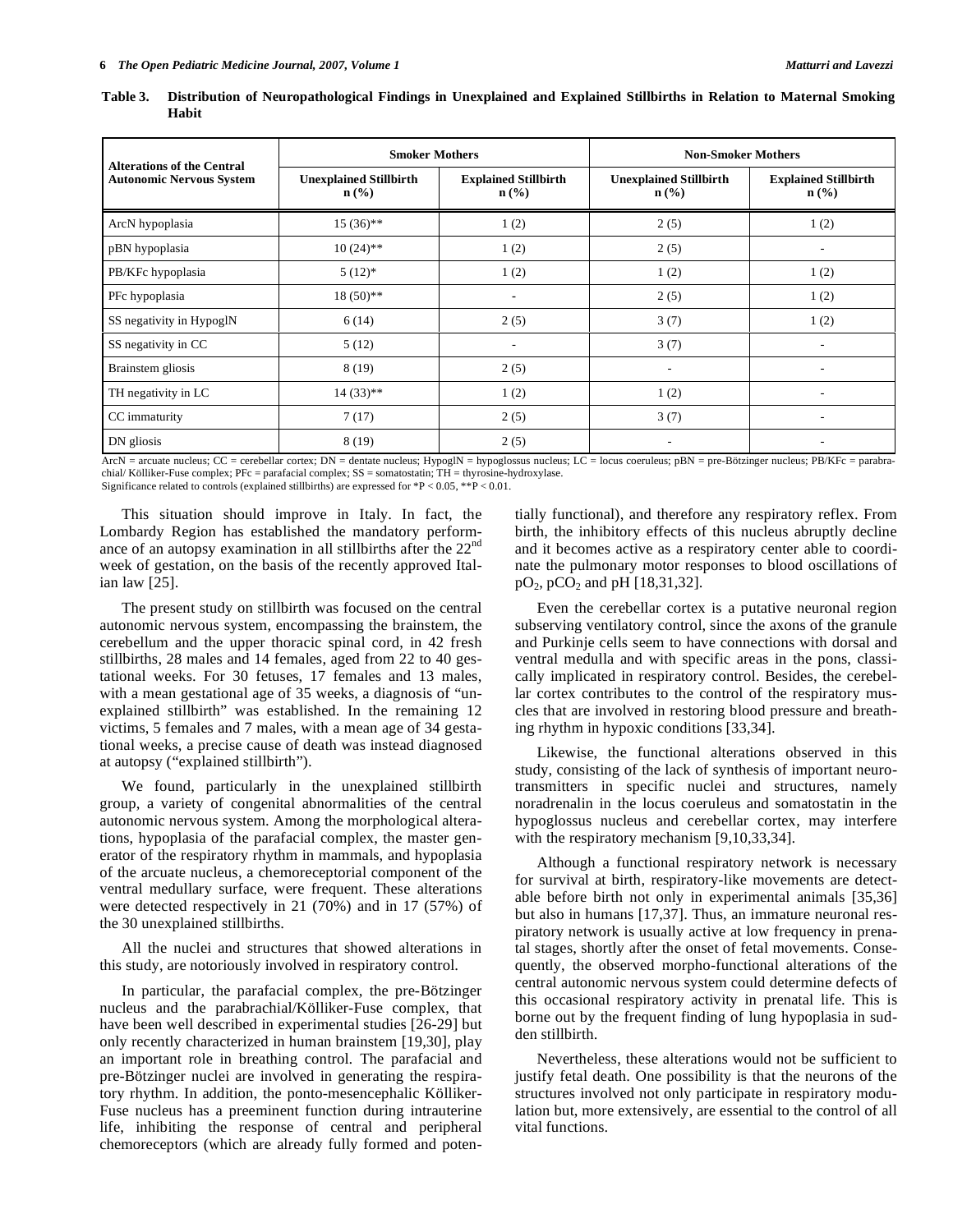Advancing towards the time of birth, very likely a general check of all the essential functions for extra-uterine life occurs. Sudden unexpected fetal death could therefore be ascribed to a selective process in presence of developmental alterations of the central autonomic nervous system.

 Astrocytic gliosis, that we have identified by immunoreactivity to the glial fibrillary acidic protein (GFAP) in the brainstem and cerebellum, is a non-specific secondary response to brain injuries [11,12]. In particular, hypoxic events can induce the proliferation of activated astrocytes in areas that are important in the physiology of breathing.

 The possible risk factors for hypoxic events in the fetal period include maternal smoking [20,38-40] and likely air pollution [41]. In cases of maternal smoking in pregnancy, carbon monoxide, a gaseous combustion product of nicotine, may readily spread by passive diffusion into the placenta, where it binds to hemoglobin. Consequently, carboxyhemoglobin, that generally has 15% higher concentrations in the fetal compartment than the maternal levels [42], inhibits the release of oxygen, causing altered physiological development in the fetal organs and tissues, especially those most susceptible to hypoxic damage, including the brain [43,44]. Besides, nicotine is one of the few lipid-soluble substances that, by crossing the blood-brain barrier, can act directly on the expression of genes that control the developing nervous system [45]. In addition, air pollution, particularly in the Lombardy Region where the victims of this study come from, and which features high rates of both gases (carbon monoxide, nitrogen dioxide, ozone, sulphur dioxide) and particulate matter (above all  $PM_{10}$ , with a median diameter inferior to 10 μm) [41], could have an important influence in determining sudden fetal death. We postulate that gas pollutants in particular, likewise cigarette smoke, can cross the placenta during pregnancy in the maternal blood, and lead to structural and/or functional impairments of the central nervous system.

 Smoking has multiple effects and consequences. Apart from the overall toxic effect and likely induction of genetic alterations, it also causes atherosclerotic alterations [46,47], whose consequences contribute both to tissue hypoxia and to altered development of the autonomic nervous system.

 Gliosis, although observed in only a small percentage of unexplained stillbirths, is likely an expression of the tissue reaction to cell necrosis caused by hypoxemia. The study by Grafe and Kinney supports this view [48]. These authors found a variety of abnormalities in the brains of stillborns, the most common including cerebral white matter gliosis, related to hypoxia/ischemia in the perinatal period.

# **CONCLUSIONS**

 The present neuropathologic study has contributed to identify the nature and frequency of alterations of the central autonomic nervous system in stillbirth, particularly in unexplained stillbirth. These alterations are to a large extent congenital, being an expression of disturbed development in pathophysiologic response to a variety of mechanisms and above all to maternal cigarette smoking in pregnancy and/or to air pollution.

 The well known peculiar reactivity and sensitivity of the fetal tissues causes the spread of both primary and secondary (gliosis) reactive alterations of both the brainstem and the entire encephalon. Inevitably, impairment of the brainstem, the site of convergence of vagal-glossal-pharyngeal stimuli, plays a major role in causing death. Therefore, in stillbirth an in-depth pathologic examination of the autonomic nervous system, combined with a careful survey of the individual case history, is very important.

 The recent recognition of a common pathologic substrate in both unexplained stillbirth and SIDS [49], consisting of congenital anomalies of the nuclei and/or structures of the autonomic nervous system that preside over the vital activities, suggests that appropriate anatomopathologic research in the autonomic nervous system field may not only explain the pathogenesis of unexplained stillbirth but also individuate the morphological substrates of infant sudden death.

 However, it is extremely important that such a thorough autopsy of fresh stillbirths be performed only by experienced, reliable pathologists, as stipulated at the 7th International Conference on SIDS in 2002 [50], and established by Italian law [25].

## **ACKNOWLEDGEMENTS**

 This study was supported by the Italian Lombardy Region target project n. 49210/2000 (Program of research and intervention for the reduction of the risk of SIDS and unexpected fetal death), by the agreement Lombardy Region-Pfizer Italia S.r.l. n. 814/2006, and by Ministry of Foreign Affairs (joined projects of particular relevance "Anatomopathologic and genetic study of the unexplained perinatal death and SIDS") n. 269/P/0085087/2004 and n. 0083227/20006.

#### **ABBREVIATIONS**

| ArcN       |     | Arcuate nucleus                    |
|------------|-----|------------------------------------|
| DN         | $=$ | Dentate nucleus                    |
| HypoglN    | $=$ | Hypoglossus nucleus                |
| LC         | $=$ | Locus coeruleus                    |
| pBN        | $=$ | Pre-Bötzinger nucleus              |
| PB/KFc     | $=$ | Parabrachial/Kölliker-Fuse complex |
| <b>PFc</b> | $=$ | Parafacial complex                 |
| SS         | =   | Somatostatin                       |
| TН         |     | Thyrosine-hydroxilase              |

#### **REFERENCES**

- [1] World Health Organization (WHO). Neonatal and perinatal mortality: country, regional and global estimates 2006; 1-75.
- [2] Cartlidge PHT, Dawson AT, Stewart JH, Vujanic GM. Value and quality of perinatal and infant postmortem examination: cohort analysis of 400 consecutive deaths. BMJ 1995; 310: 155-58.
- [3] Stanton C, Lawn JE, Rahman H, Wilczynska-Ketende K, Hill K. Stillbirth rates: delivering estimates in 190 countries. Lancet 2006; 367: 1487-94.
- [4] McClure EM, Nalubamba-Phiri M, Goldenberg RL. Stillbirth in developing countries. Int J Gynaecol Obstet 2006; 94: 82-90.
- [5] Magee JF. Investigation of Stillbirth. Ped Dev Pathol 2001; 4: 1-22.
- [6] International Stillbirth Alliance. Available at http://www.stillbirthalliance.org/
- [7] Bacopoulos NG, Bhatnagar RK. Correlation between tyrosine activity and catecholamine concentration or turnover in brain regions. J Neurochem 1977; 29: 639-43.